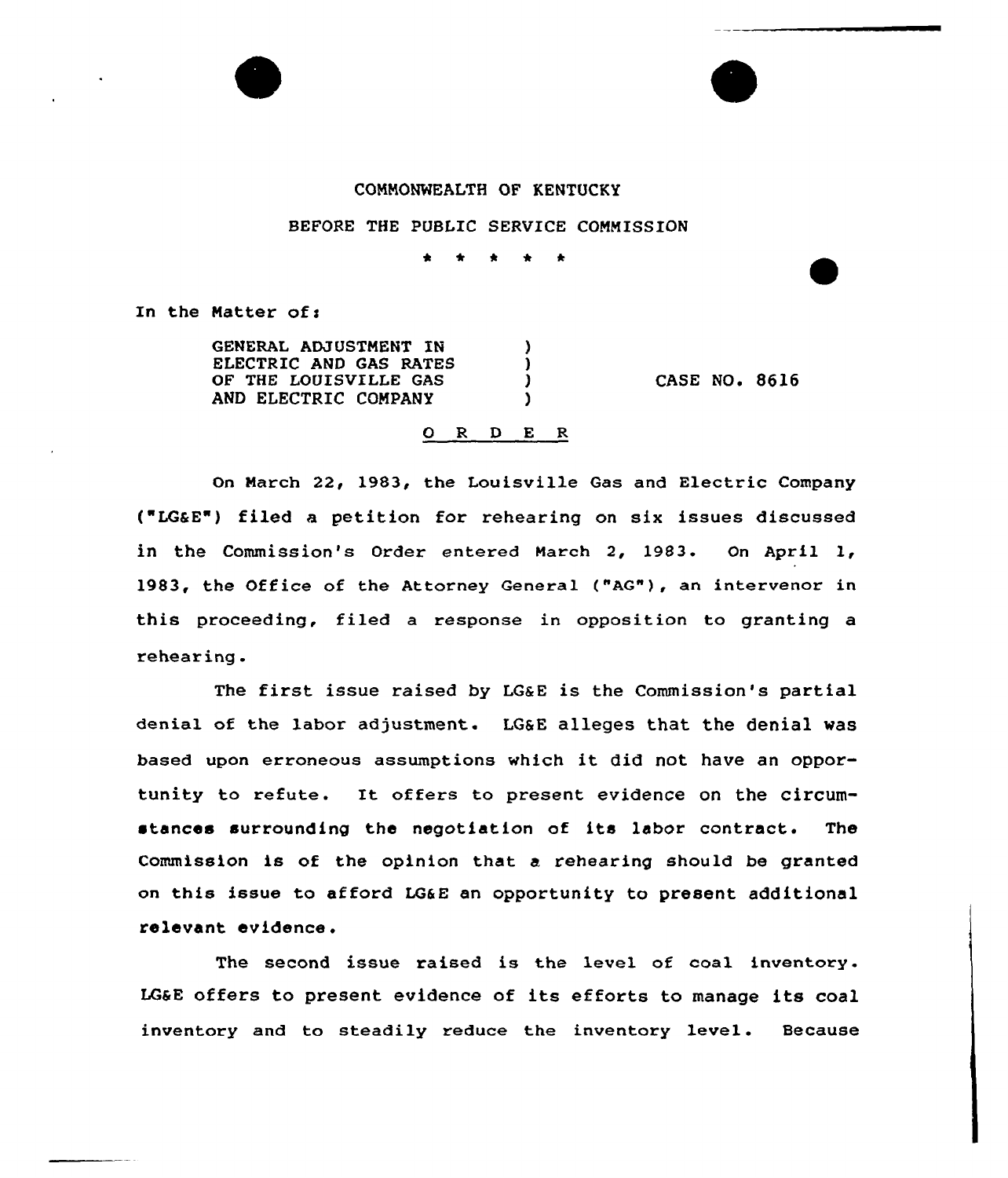the level of coal inventory has a substantial impact on revenue, a rehearing should be granted to receive additional evidence on the appropriate level of inventory.

The third issue for rehearing is the term and conditions respecting the employment of a consultant. LG&E makes several objections to the portion of the Order calling for a consultant's study. The first of these objections is that no provision has been made for the recovery of the costs of the study from the ratepayers. The AQ replies that it is only fair for the stockholders to bear the cost of such a study, because the ratepayers have been bearing the costs which have resulted from the lack of adequate load forecasting. Since the load forecasting study will inure to LG&E's ratepayers, the cost to LG&E for this study will be fully recoverable through rates from its consumers. The Commission is of the opinion that the cost of the study will have a de minimus effect on LGaE's operations. If LG&E is awarded additional revenues upon rehearing, the cost of the study will be included. Otherwise, it will be allowed as <sup>a</sup> rate-making expense in LG&E's next rate case.

LG6E also raises the issue of coordination with Case No. 8666, State Ride Planning for the Efficient Provision of Electric Generation and Transmission Facilities. While the Commission was considering how to proceed in Case No. 8666, this case and two other major electric rate cases, Case No. 8624, rate CaSe Of Kentucky Utilities Company, and Case No. 8648, rate case of East Kentucky Power Cooperative, were pending before the Commission In all three cases there was considerable discussion of the

 $-2-$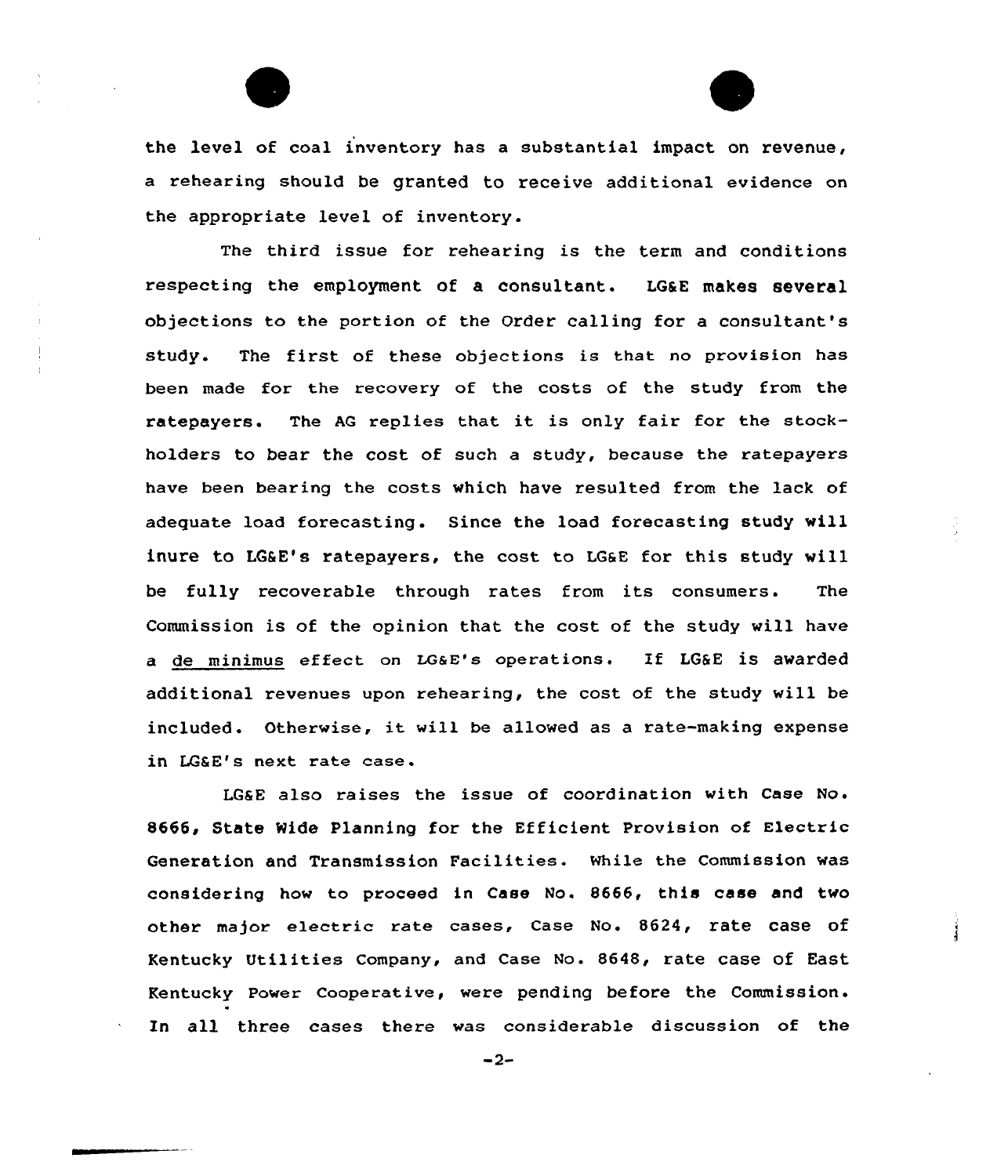



quality of the load forecasts and system planning operations. It was determined that there would be economies to be gained by using the consultant in Case No. 8666 in this case to do additional analysis of the financial impacts of changes in construction schedules and implementation of conservation programs as an alternative to construction and in Cases No. 8624 and No. 8648. Thus, this study and the studies ordered in the other two cases are to be incorporated into the study in Case No. 8666.

LG&E's concerns in this area require further consideration and the Commission will, accordingly, grant rehearing on this issue. Before the Commission conducts the rehearing on this issue, there will be a conference among representatives of LG&E, Kentucky Utilities, East Kentucky Power and all other parties in Case No. 8666. Before this conference, the Commission will issue an Order explaining the procedures for the consultant's studies. The Commission is confident that all of LG&E's concerns will be answered at the conference. However, LG&E vill have 10 days after the conference to reassert any complaints it may still have. If this is done, the Commission will then proceed to hear additional evidence on this issue.

The fourth issue raised by LG&E is that its proposed adjustment for sulfur dioxide removal systems ("SDRS") expenses associated with Mill Creek No. <sup>4</sup> was too low instead of too high. LG&E stated that for the first <sup>8</sup> months subsequent to the test year its SDRS expenses increased by  $$2,847,000$  as compared to its proposed 12-month test year adjustment of \$2,982,000. LG&E

 $-3-$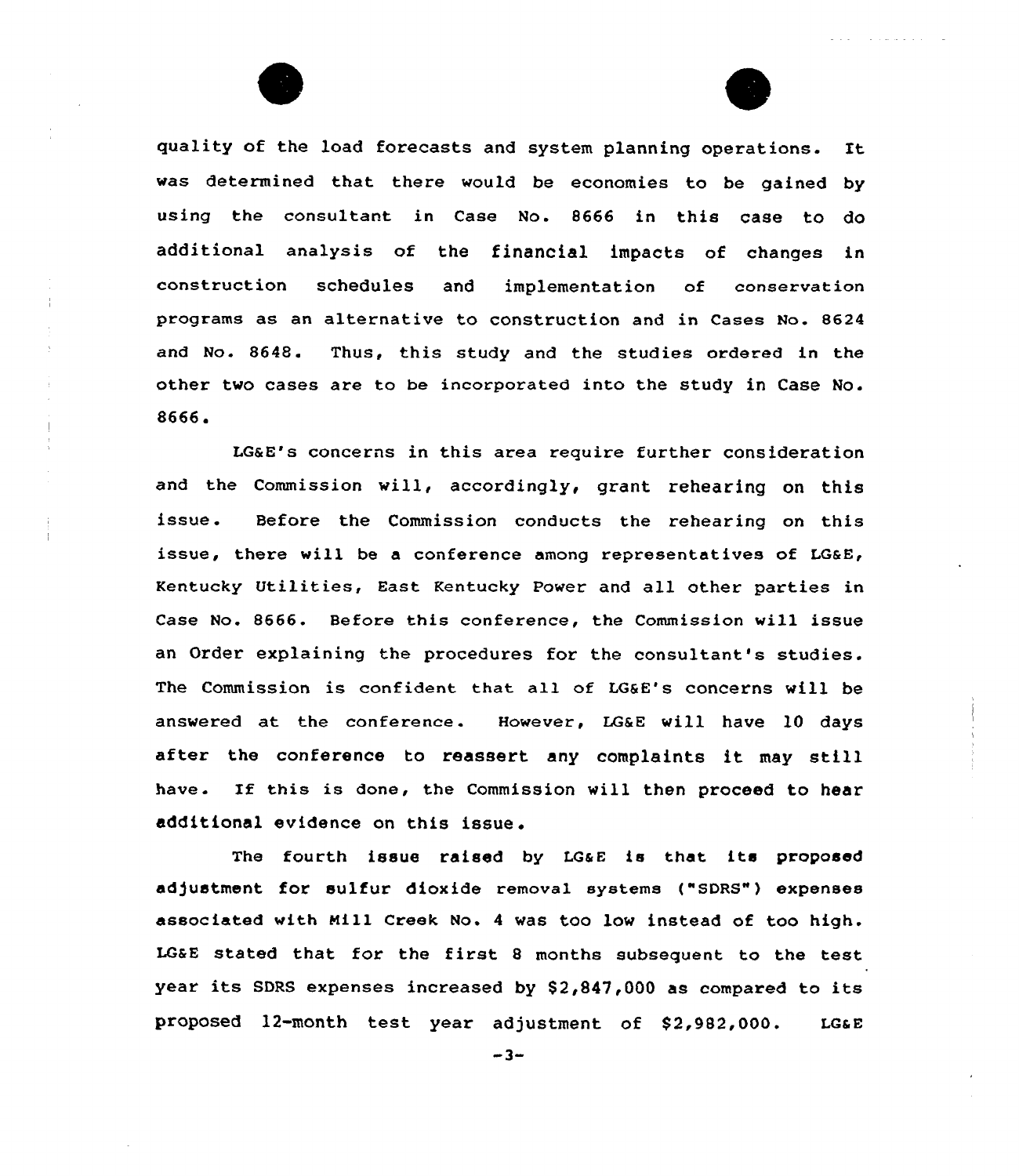argues that such an increase in 8 months indicates the conservative nature of its proposed adjustment. The Commission's decision to disallow \$1,349,000 of LG&E's proposed adjustment was not based on a comparison of test year expenses with post test year expenses, and it will not reconsider this adjustment for such <sup>a</sup> comparison. It is inappropriate for rate-making purposes to adjust an historic test year for post test year expenses. such a practice violates the Commission's rate-making policy.

a sa salawa

Further, although LGaE proposed an adjustment for SDRS expenses associated with the operation of Mill Creek No. 4, it has not addressed its failure to adjust for other revenues and expenses, nor the level of generation which was the basis for the proposed adjustment. The request for rehearing does not offer any evidence relevant to refute the Commission's decision. Therefore, rehearing on this issue is denied.

The fifth issue is a request for reconsideration of the Commission's adjustment to gas supply expense. LG&E argued that reducing actual gas supply expenses was illogical. The Commission is of the opinion that such an adjustment is necessary to properly match revenues and expenses. The Commission allowed as a rate-making expense the gas cost component of the proposed base rates to which Nr. Hart testified. Using this expense produces a better matching of revenues and expenses than using actual gas supply expenses. In calculating LG&E's revenue requirement the Commission sees no reason to include gas supply expenses in excess of the revenues proposed to recover those expenses.

 $-4-$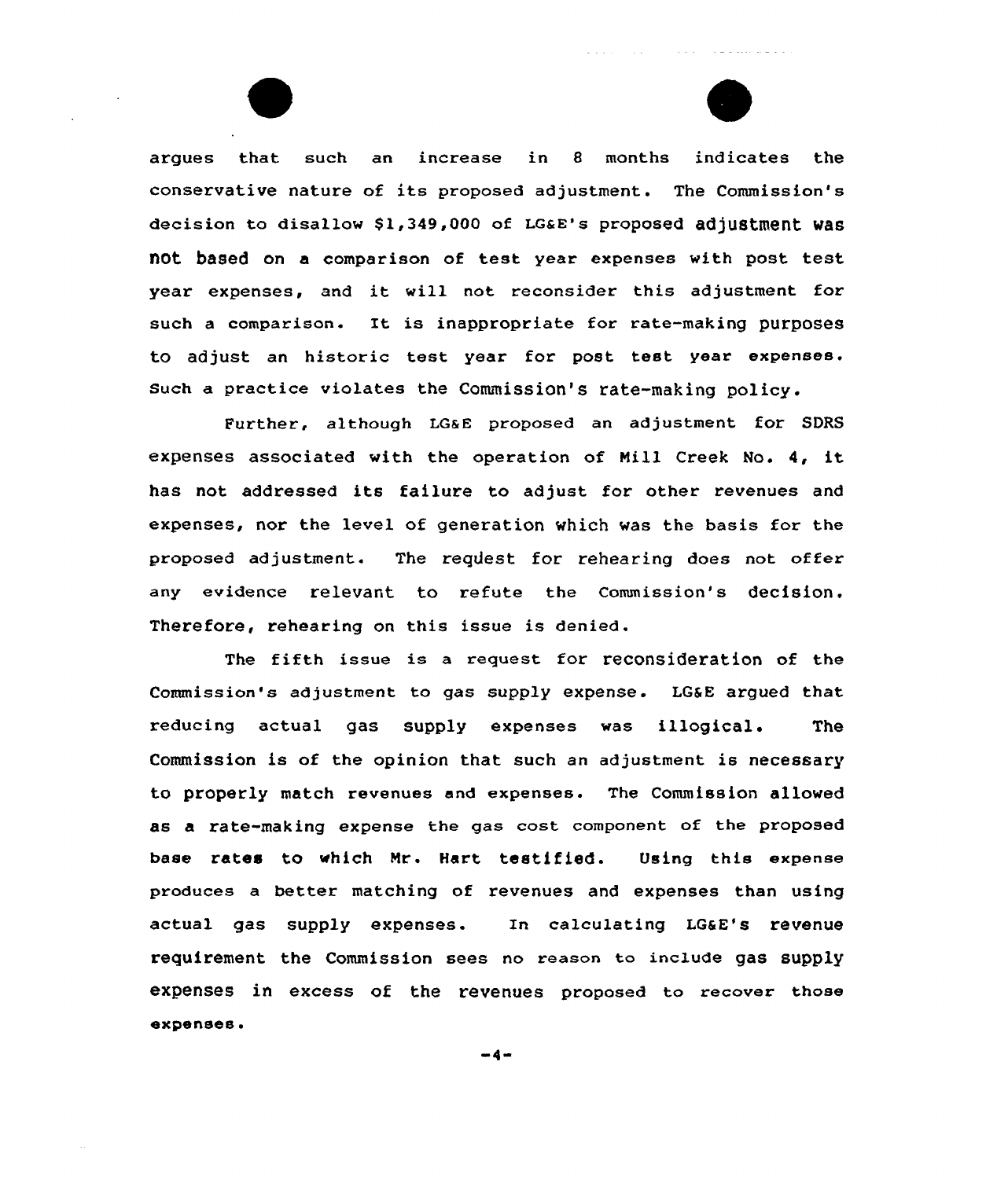LGaE further claims that the gas cost adjustment is flawed because it adds an expense item, gas cost component of base rates, to a revenue item, Purchased Gas Adjustment ("PGA") billings. PGA billings represent a direct pass-through of increases in gas costs. Thus, a dollar of PGA revenue relates to a dollar of increased gas cost. Therefore, including in the revenue requirement an amount of gas cost equal to the amount of PGA billings included in the adjusted revenue at present and proposed rates was necessary for a proper matching of revenues and expenses. Since LG&E has not presented any new information or arguments of merit, rehearing on the gas cost adjustment is denied.

The sixth issue raised is an allegation that "Inappropriate metaphors and failure to perceive the company's position led to the denial of other relief to which the company is entitled." As part of this allegation LGsE stated that in 1982 it lacked earnings sufficient to cover its dividend and, therefore, was not "operating in the black," as the Commission had stated in its Order at page 45. Nhile there are accounting as well as economic interpretations of the phrase "operating in the black," the use of this terminology does not present a substantive issue . The Commission's Order allows LGSE to operate in the black, as it authorizes revenues sufficient to cover <sup>a</sup> reasonable level of expenses and provide a reasonable return on capital.

LGSB argued that the Commission's imputation of interest on JDIC debt capital is controversial and that the Commission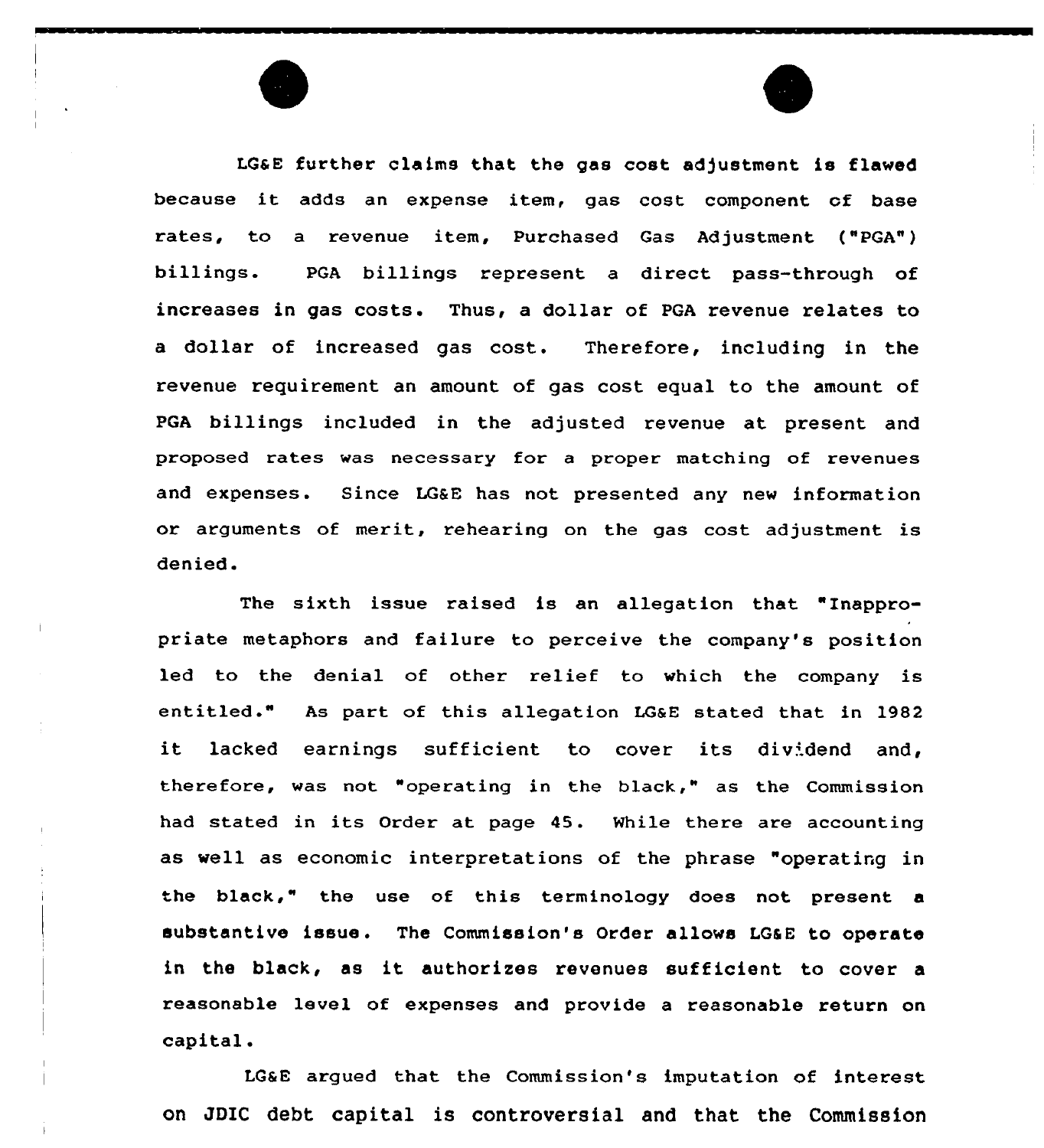should follow the treatment prescribed in the ruling of the Franklin Circuit Court in the PSC of KY. v Continental Telephone Co., 82-CX-0988, case decided December 21, 1982, wherein the Court rejected the regulatory imputation of interest. The Continental order has been stayed by the Court of Appeals, and, therefore, provides no precedent. Likewise, the decision by the North Carolina Court of Appeals submitted by LG&E in support of its position provides no precedent for this Commission. The JDIC issue of imputed interest is a matter of interpretation and policy. The Commission's interpretation is explained and supported in its Order. LG&E's petition merely presents the same arguments that were previously made. Rehearing on this issue is denied.

LG&E contends that it has addressed every factor cited by the Commission when it denied the proposed electric temperature normalization adjustment in its previous case, Case No. 8284. LG&E claims it can do no more to support its adjustment without guidance from the Commission as to how it should proceed. In the past two cases the Commission has stated what it perceives to be the flaws in LG&E's methodology and the factors, other than temperature, that should be incorporated into the normalization process. Since the Commission's Order in this case sufficiently explains the basis for rejection of this adjustment, the request for rehearing is denied.

LGGE argued that the non-recurring expenditure of  $$31,296$ for remodeling costs should not be excluded because, although it is non-recurring, there will be another non-recurring expense to

 $-6-$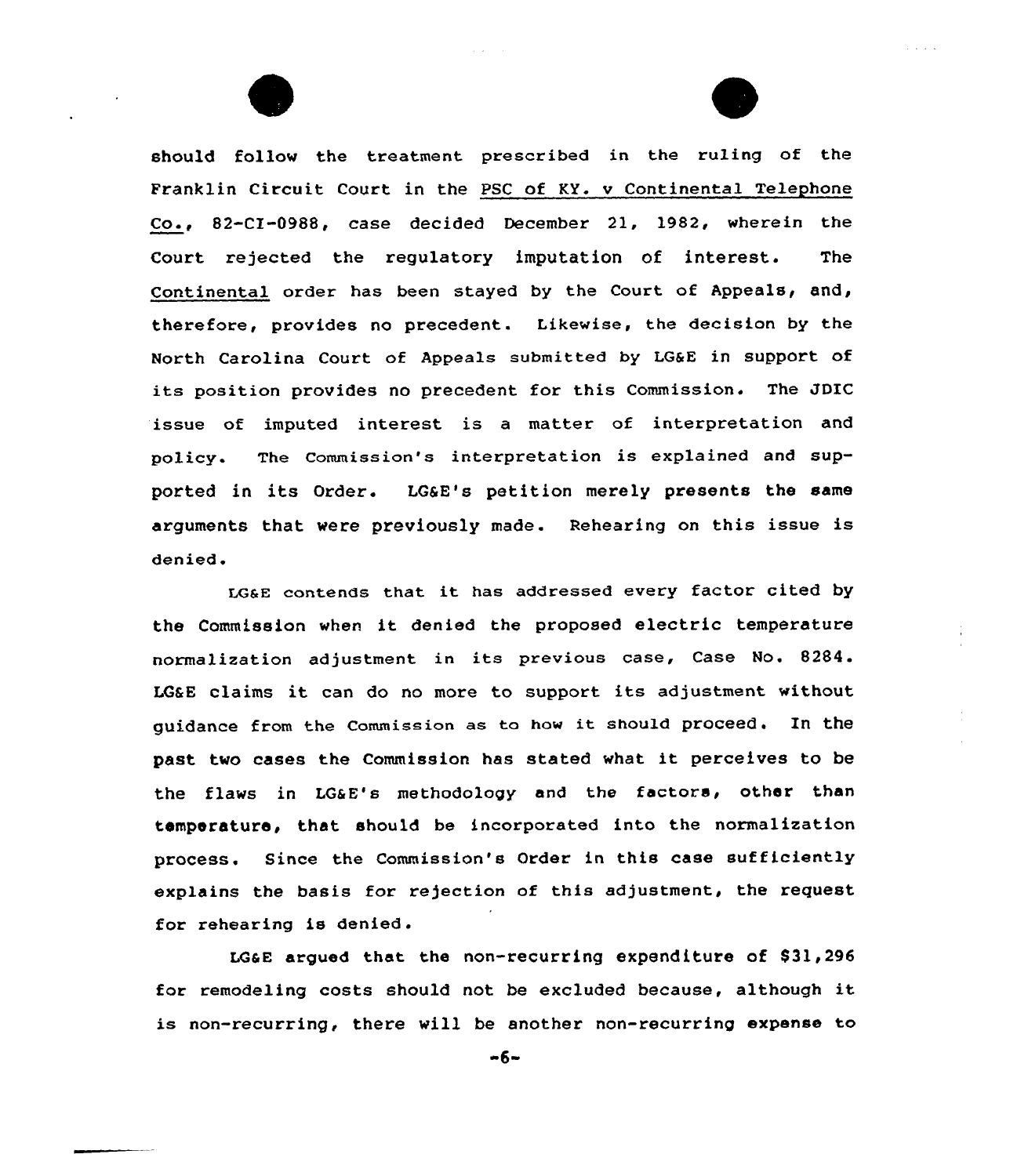

take its place in the following year. The replacement of one non-recurring expense with another may or may not occur. The test year remodeling expense is clearly a non-recurring item, the denial of which is consistent with the Commission's estab1ished rate-making principles. Therefore, the request for rehearing on this issue is denied.

## Summary of Findings

The Commission, having considered LG&E's petition, the AG's response and the evidence of record, is of the opinion and finds that:

l. <sup>A</sup> rehearing should be granted on the issues of labor adjustment, coal inventory and load forecasting consultant.

2. <sup>A</sup> rehearing should be denied on the issues of SDRS expenses, gas supply costs, JDIC, electric tempe<mark>ra</mark>tur normalization and non-recurring expenses.

IT IS THEREFORE ORDERED that rehearing be and it hereby is granted on those issues in accordance with Finding No. l, and <sup>a</sup> rehearing be and it hereby is denied on those issues in accordance with Finding No. 2.

IT IS THEREFORE ORDERED that a rehearing be and it hereby is scheduled on Nay 3, 1983, at 9:00 a.m., Eastern Daylight Time, in the Commission's offices at Frankfort, Kentucky, and that a conference regarding the consultant's study be and it hereby is scheduled on May 18, 1983, at  $10:00$  a.m., Eastern Daylight Time, in the Commission's offices at Frankfort, Kentucky.

 $-7-$